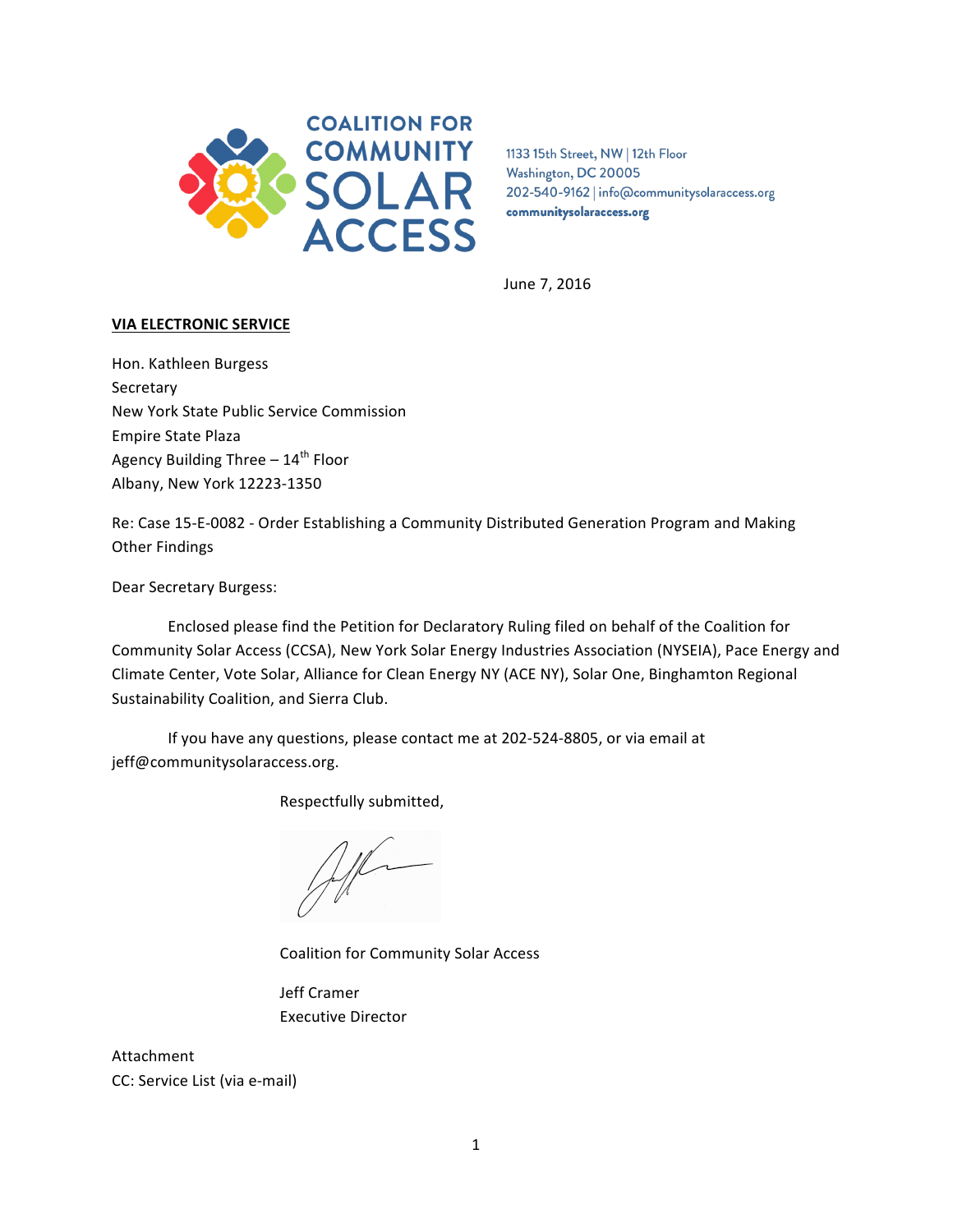# STATE OF NEW YORK PUBLIC SERVICE COMMISSION

Proceeding on Motion of the Commission as to the Policies, Requirements and Conditions For Implementing a Community Net Metering Program

<u> 1989 - Johann Stein, fransk politiker (d. 1989)</u>

Case 15-E-0082

### **PETITION FOR DECLARATORY RULING**

### **PRELIMINARY STATEMENT**

Pursuant to Rule 8.1(b) of the New York State Public Service Commission's ("Commission") Rules of Procedure, 16 NYCRR § 8.1(b), the Coalition for Community Solar Access (CCSA), New York Solar Energy Industries Association (NYSEIA), Pace Energy and Climate Center, Vote Solar, Solar One, Binghamton Regional Sustainability Coalition, and Sierra Club (hereinafter "Petitioners") hereby file this Petition for a Declaratory Ruling requesting the Commission to declare that as contemplated by the Commission's Order Establishing a Community Distributed Generation Program and Making Other Findings ("CDG Order") issued on July 17, 2015 in Case 15-E-0082 ("CDG proceeding")<sup>1</sup>, projects that invest in substantial development activities under the current program rules will continue to be eligible for the current bill crediting methodology for the full lifetime of the project.

#### **BACKGROUND**

The parties to this Petition represent leading community distributed generation developers, solar advocates, environmental groups, environmental justice advocates and community organizations. Petitioners welcome the Commission's leadership in launching the Community Distributed Generation ("Community DG") program and look forward to helping the Community DG market take root in New York.

The Commission's CDG Order indicated that the bill crediting methodology for Community DG projects would be subject to future revision in other Reforming the Energy Vision ("REV") proceedings. However, the CDG Order and subsequent Commission rulings have not stated definitively whether any future revisions would apply to both existing and new Community DG projects, or whether future changes would affect only new projects while existing projects would be "grandfathered" under the current bill crediting methodology. The Petitioners here are not taking a position at this time on bill crediting or grandfathering for future projects, as those issues are under consideration in other proceedings.<sup>2</sup> However, to allow development to proceed in the near term, this Petition seeks a

 $1$  Case 15-E-0082, Proceeding on Motion of the Commission as to the Policies, Requirements and Conditions for Implementing a Community Net Metering Program, Order Establishing a Community Distributed Generation Program and Making Other Findings (issued July 17, 2015) (hereinafter "CDG Order").<br>
<sup>2</sup> In particular, bill crediting methodology for future Community DG and other distributed generation projects is

being considered in Case 15-E-0751, In the Matter of Distributed Energy Resources.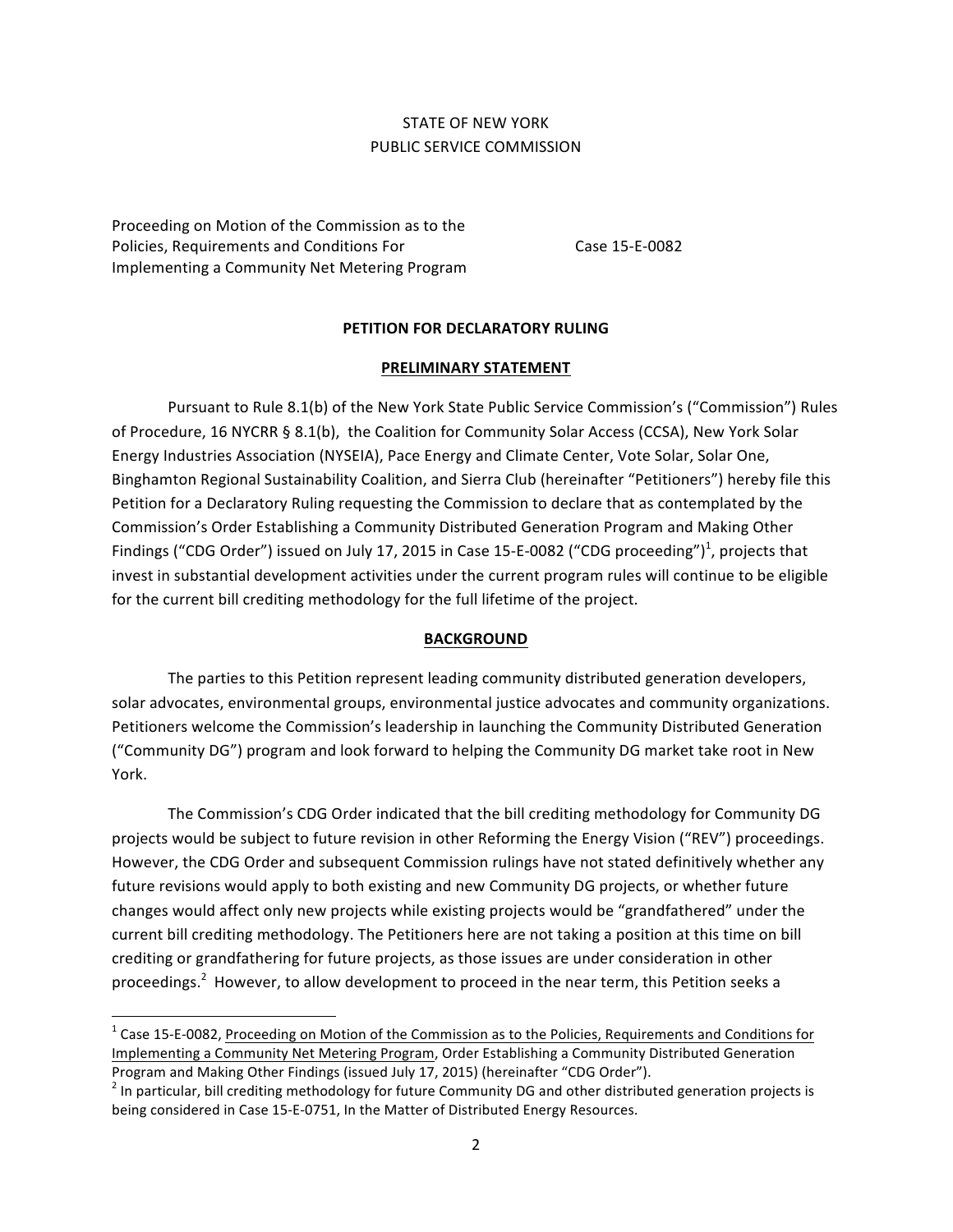declaratory ruling from the Commission so that projects that invest in substantial development activities under the current program rules will continue to be eligible for the current bill crediting methodology for the full lifetime of the project.

## **ARGUMENT**

# **POINT I**

# **Grandfathering is Good Public Policy and Consistent with Past Commission Orders**

In past Commission orders on changes to net metering, the Commission has recognized the importance of grandfathering as a mechanism to protect customers and developers who made investments in good faith and to convey to investors that New York is a safe market to invest in renewable energy. The recent controversy over changes to net metering in Nevada that put customer investments at risk, and resulted in thousands of jobs lost and solar companies pulling out of Nevada<sup>3</sup>, provides a vivid counter-example of what can potentially occur in a market when there is regulatory and investment uncertainty.

In its December 2014 order modifying crediting for remote net metered projects, the Commission chose to grandfather projects that had met certain development milestones, stating, "Net metering developers that have pursued installation of their facilities in good faith should not find their financial expectations disrupted by a change in policy."<sup>4</sup> In subsequent orders in the same proceeding, the Commission extended grandfathering to include projects that submitted an interconnection application by June 1, 2015, and were placed in service by December 31, 2017, again stating, "... The modification of the rate design must be implemented without disrupting the plans of developers seeking in good faith to bring solar and other net metered generation projects on-line."<sup>5</sup>

While the Commission has not yet ruled on grandfathering in this proceeding, prior Commission orders have suggested that developers should proceed under the current program design, which suggests that the Commission intended to grandfather Community DG projects currently being developed. In the CDG Order, the Commission explicitly rejected proposals to have the program "sunset" if and when new policies governing distributed energy resources ("DERs") are implemented:

<u> 1989 - Johann Stein, fransk politiker (d. 1989)</u>

<sup>&</sup>lt;sup>3</sup> See, Las Vegas Review Journal. "Task force recommends grandfathering in rate for solar customers," May 26, 2016, available at http://www.reviewjournal.com/business/energy/task-force-recommends-grandfathering-raterooftop-solar-customers.<br><sup>4</sup> Case 14-E-0151, *et al.*, Petition of Hudson Valley Clean Energy, Inc. for an Increase to the Net Metering Minimum

Limitation at Central Hudson Gas & Electric Corporation, Order Raising Net Metering Minimum Caps, Requiring

Tariff Revisions, Making Other Findings, and Establishing Further Procedures (issued December 15, 2014), p. 27.  $^5$  Case14-E-0151, et al., supra, Order Granting Rehearing in Part, Establishing Transition Plan, and Making Findings (issued April 17, 2015), p. 2.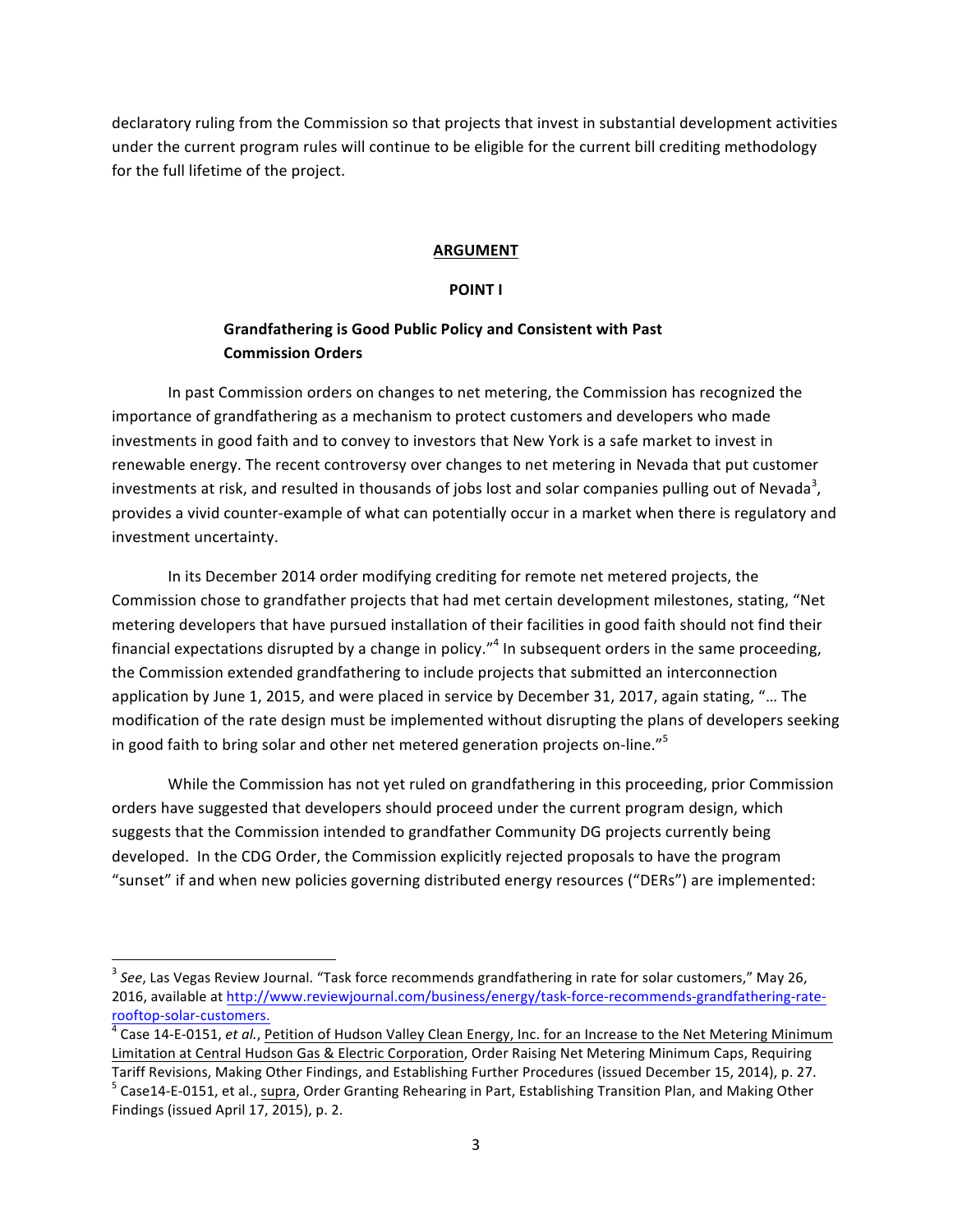The Community DG Program, the Joint Utilities recommend, should sunset after a threeyear period or when successor tariffs are implemented once new DER policies are arrived at in REV, whichever is sooner. Sunsetting the Community DG Program, however, could disrupt its implementation by posing uncertainties that would discourage potential Community DG sponsors from participating or preventing the efficient and efficacious financing of projects. Moreover, requiring sunsetting now for Community DG projects would unduly distinguish them from other forms of net metered projects not subject to sunsetting.<sup>6</sup>

In the Commission's October 16, 2015 Order Granting Reconsideration in Part in response to a petition by the Joint Utilities in the CDG proceeding, the Commission instructed Community DG project sponsors to proceed under the existing program rules, even though future changes to the program were likely:

Finally, the crediting methodologies and the other details for structuring the Community DG program adopted in the CDG Order are necessarily experimental. While sponsors and other participants in Community DG are expected to adhere to the CDG Program as designed, it is likely that improvements and enhancements to the program can be made in light of experience. $7$ 

These statements suggest that the intent of the Commission was that an initial set of projects should be developed under the program rules as laid out in the CDG Order. However, neither the CDG Order nor subsequent rulings have explicitly stated that these projects would be grandfathered. The resulting uncertainty is posing a significant barrier to meaningful Community DG project development in New York.

### **POINT II**

# The Community DG Program Has Seen Little Project Development to **Date**

Phase 2 of the Community DG program began on May 1, 2016, and the Commission's orders in the CDG proceeding contemplated that project development would be well underway at this point. However, to our knowledge there is not a single Community DG project operating today, and very few projects are actively proceeding through the interconnection process. There are many factors slowing project development in New York, but uncertainty over bill crediting is a major barrier that will prevent projects from proceeding into construction and operation. Without knowing what bill crediting methodology will apply to a given project, project developers do not have a sufficient basis to price and sell subscriptions or secure long-term project financing. Without certainty on bill crediting for the first set of projects that are already under development today, the Community DG program will not be able

<u> 1989 - Johann Stein, fransk politiker (d. 1989)</u>

 $^6$  CDG Order at 28.<br><sup>7</sup> Case 15-E-0082, supra, Order Granting Reconsideration in Part (issued October 16, 2015), p. 10.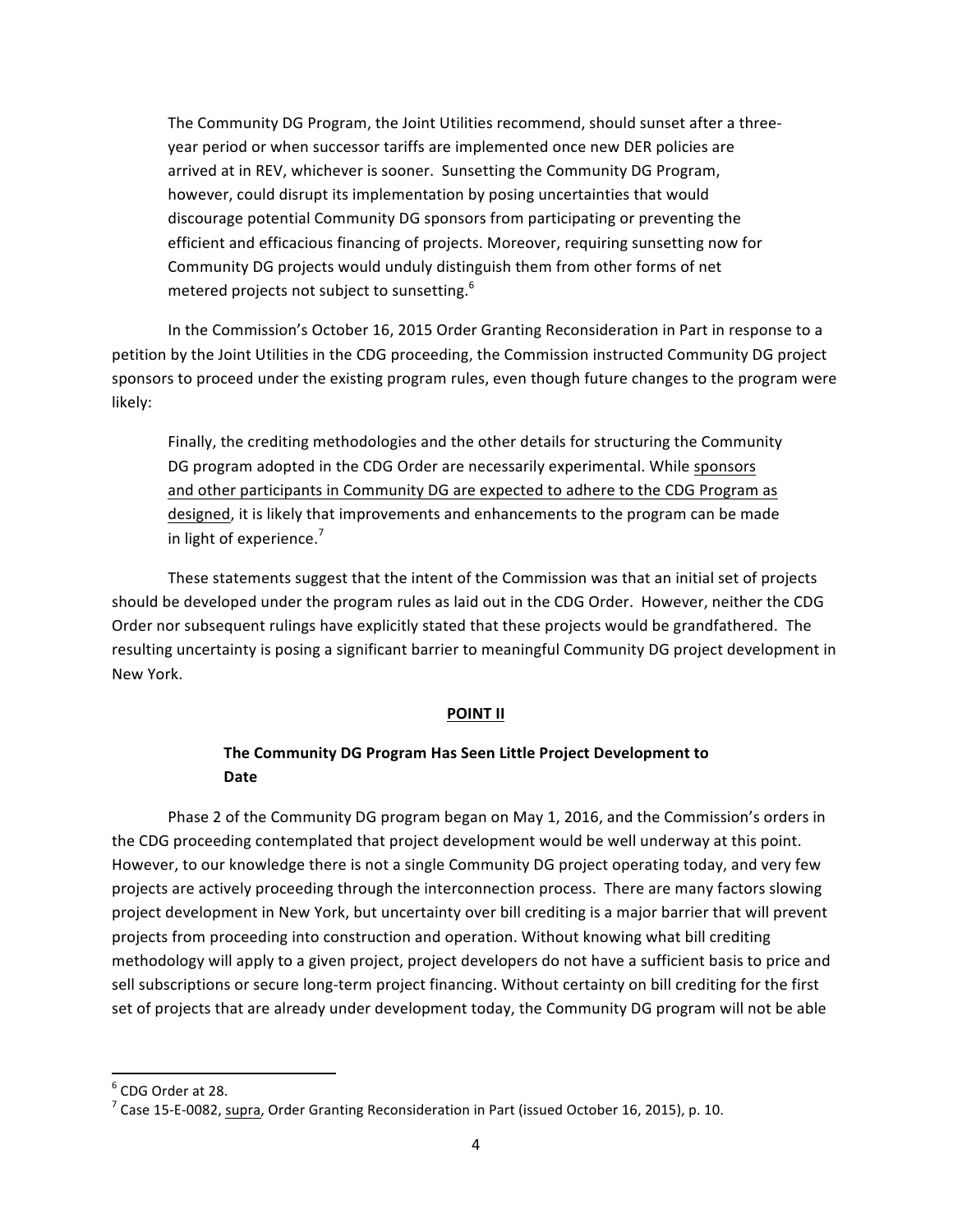to achieve its intended goals of allowing more New Yorkers to directly participate in and benefit from solar deployment.

A review of the interconnection inventories published by the utilities shows that, although a large volume of interconnection applications have been submitted for Community DG projects, very few projects are actively moving through the development process. Submitting an interconnection application is an early stage in project development; a project with a submitted interconnection application must overcome many more development barriers before it can move into the construction and operation phases. Prior to the recent revision of the New York Standardized Interconnection Requirements ("SIR"), submitting an interconnection application was the only way for a developer to access information on the technical feasibility of siting a project at a given location. In many cases, an interconnection application may be submitted before the developer has site control or a system design. It is likely that developers submitted many more interconnection applications than projects they intend to develop, with the intent of narrowing down their site list based on the interconnection feasibility results. Yet, because there is no requirement to remove projects from the queue, those applications remain in the queue even if a developer has already received unfavorable results and decided to "pass" or move on from pursuing development of a given site.

In two utility territories with a high volume of Community DG applications - Orange and Rockland Utilities and Central Hudson Gas and Electric – the inventory data suggests that high initial interest has translated to a very low rate of project development (Figure 1 and Table 1).



**Figure** 1. CDG Projects in SIR Inventory as of April 2016: Interconnection Status<sup>8</sup>

<u> 1989 - Johann Stein, fransk politiker (d. 1989)</u>

<sup>&</sup>lt;sup>8</sup> Case 13-00205, *In the Matter of SIR Inventory*, reports submitted by Orange and Rockland Utilities, Inc., and Central Hudson Gas & Electric Corporation, May 16, 2016.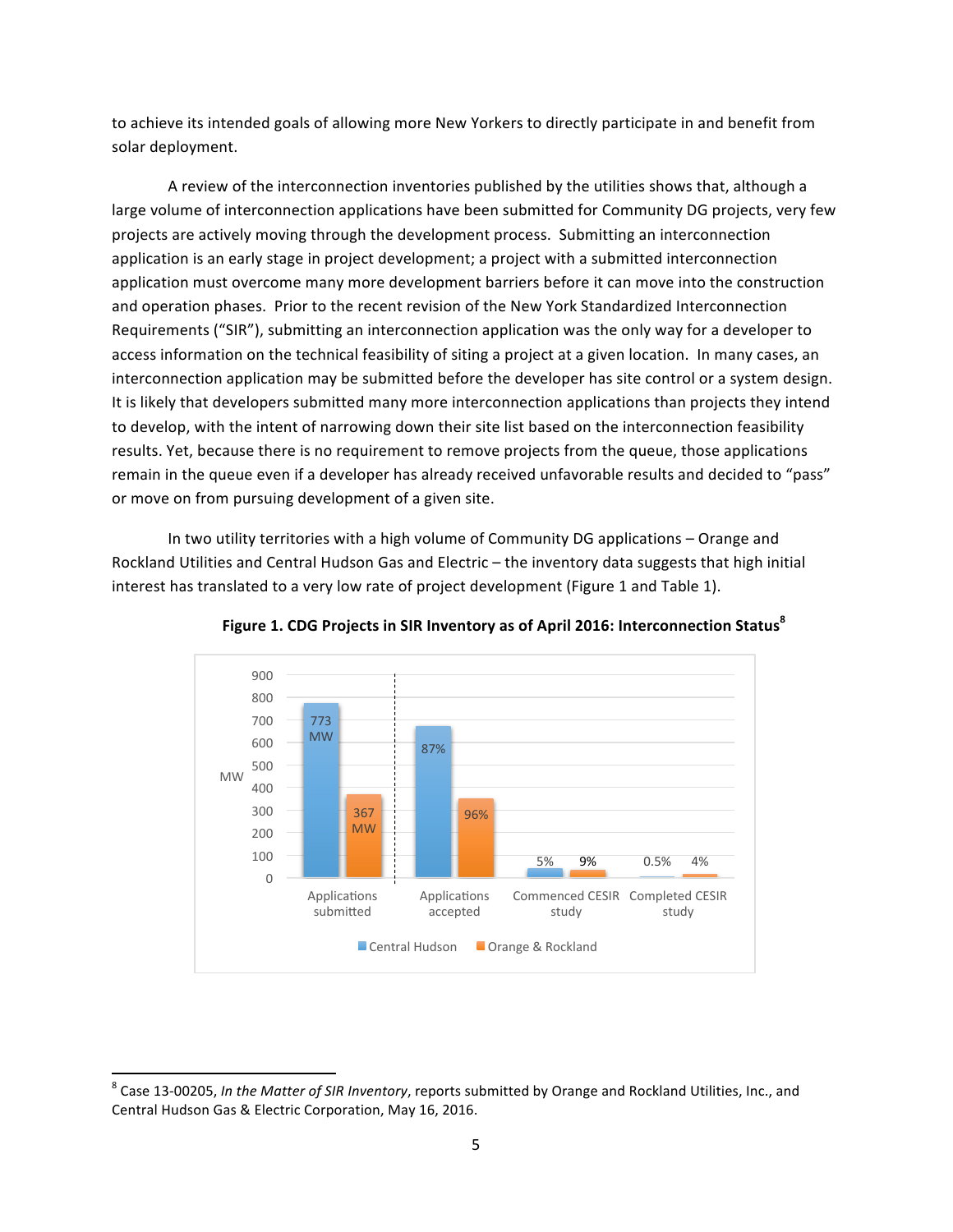|                        | <b>Central Hudson</b> |      | <b>Orange &amp; Rockland</b> |     |
|------------------------|-----------------------|------|------------------------------|-----|
|                        | <b>MW</b>             | %    | <b>MW</b>                    |     |
| Applications submitted | 773                   |      | 367                          |     |
| Applications accepted  | 671                   | 87%  | 351                          | 96% |
| Commenced CESIR study  | 42                    | 5%   | 34                           | 9%  |
| Completed CESIR study  | 4                     | 0.5% | 14                           | 4%  |

**Table 1. CDG Projects in SIR Inventory as of April 2016: Interconnection Status<sup>9</sup>** 

The large majority of CDG projects require a coordinated electric system interconnection review  $("CESIR")$  – an in-depth study requiring several months and thousands of dollars from the developer. Until a project completes its CESIR, the developer has no information on what it will cost to interconnect the project with the utility's system. Only 9% of the CDG capacity in Orange & Rockland's inventory and 5% in Central Hudson's inventory represents projects that have paid to begin a CESIR study. The remaining projects – over 90% of the capacity in the inventories – are still at the preliminary review stage. 

It is very likely that the majority of these applications will never become completed projects. Limits on circuit capacity will make it impossible for many of the projects in the inventories to be built. In O&R and Central Hudson service territories, over 75% of the total solar PV project capacity (not just CDG projects) in the queue represents projects that are applying to interconnect to circuits that have at least 4 megawatts ("MW") in the queue, and at least 60% of the total solar project capacity being applied for is located on circuits that have over 8 MW in queue (Table 2). Although all of these projects remain in the inventories, the interconnection study results for many of them will likely indicate that it is infeasible or prohibitively expensive to interconnect.

| Table 2. Solar PV Projects in SIR Inventory as of April 2016: MWs Applying on Congested |
|-----------------------------------------------------------------------------------------|
| Circuits <sup>10</sup>                                                                  |

|                             | <b>Central Hudson</b> |             | <b>Orange &amp; Rockland</b> |             |
|-----------------------------|-----------------------|-------------|------------------------------|-------------|
|                             |                       | % of All    |                              | % of All    |
|                             | <b>MW</b>             | Projects in | <b>MW</b>                    | Projects in |
|                             |                       | Inventory   |                              | Inventory   |
| Total PV in inventory       | 802                   |             | 449                          |             |
| On circuits with < 4 MW     | 105                   | 13%         | 70                           | 16%         |
| On circuits with > 4 MW     | 613                   | 77%         | 373                          | 83%         |
| On circuits with $> 6$ MW   | 553                   | 69%         | 343                          | 76%         |
| On circuits with $> 8$ MW   | 484                   | 60%         | 277                          | 62%         |
| No information in inventory | 83                    | 10%         | 6                            | 1%          |

<sup>&</sup>lt;u> 1989 - Johann Stein, fransk politiker (d. 1989)</u>  $9$  Ibid.

 $10$  Ibid.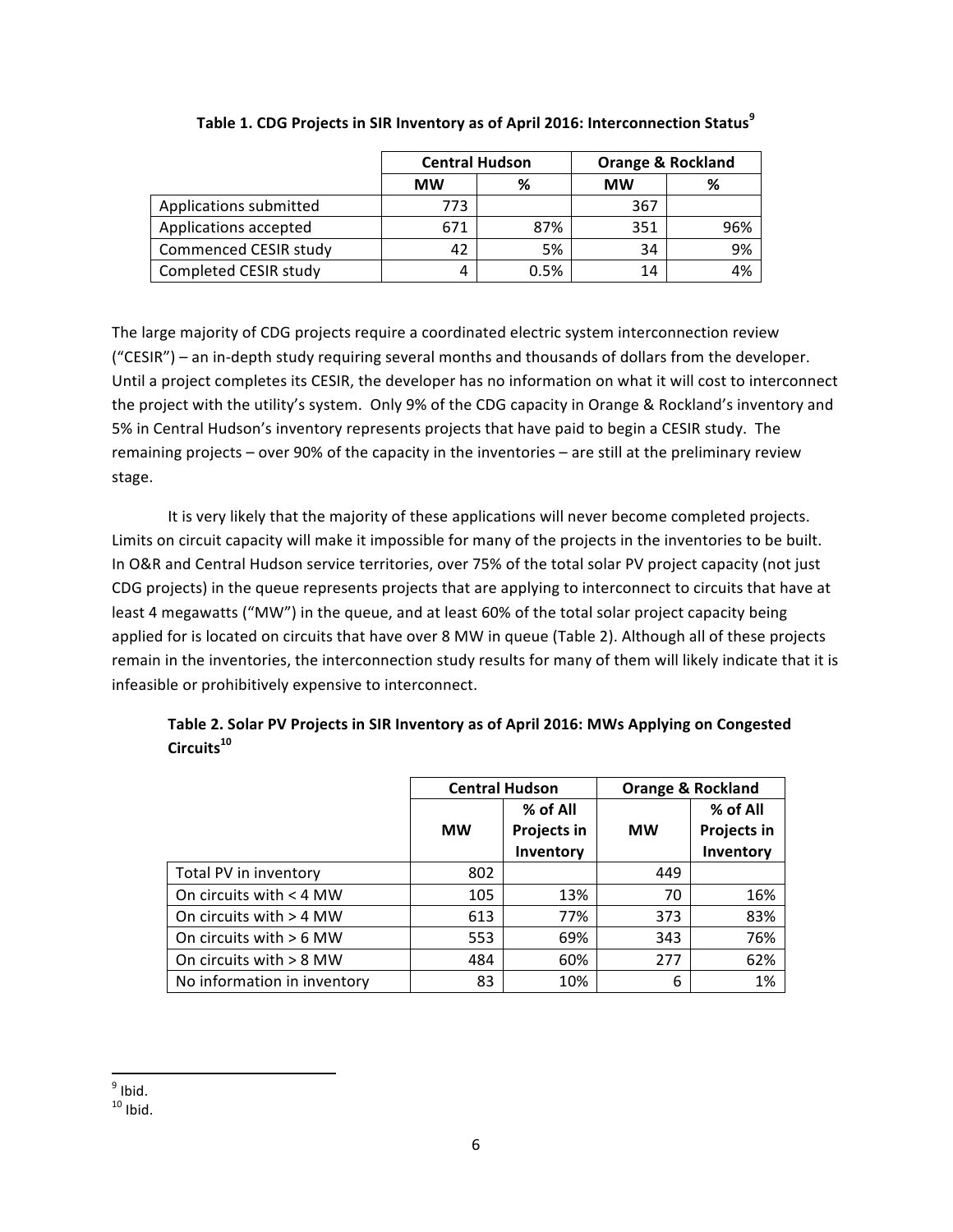Even for projects that are not applying to interconnect on circuits with many other MWs in queue, many will ultimately be canceled due to permitting, site conditions, or other factors. In other words, without any changes to the bill crediting methodology for projects in the queue, only a minority of the projects in the queue today will ever be built.

### **POINT III**

### **Clarification on Grandfathering Will Allow the CDG Market to Develop**

To allow Community DG development to proceed in the near term, we request that the Commission issue a ruling declaring projects that are actively under development today be grandfathered for the lifetime of the project. Concerns about potentially disruptive policy changes can dry up investment and business activities even in an established market, but this issue is particularly acute for Community DG projects because the market has not yet gotten off the ground. As the SIR inventory data demonstrates, there is clearly a great deal of interest in building Community DG projects in New York and developers have invested in early stage activities, but without clarity on the bill crediting methodology, developers will not be able to make major investments to advance projects through to construction and operation.

The process described in Appendix A provides an example of how eligibility for grandfathering could be structured, following past Commission decisions on grandfathering. Requiring projects to meet specified development milestones would place reasonable limits on the volume of projects that would be grandfathered. Interconnection, permitting, and other development hurdles will limit the number of projects and MWs that will be subject to grandfathering, as only a minority of projects that have submitted applications will be able to proceed to construction and operation. Just as importantly, this approach would allow the Community DG market in New York to begin to take root, allowing an initial set of Community DG projects to move forward with development and begin serving customers. It would further affirm the principle that changes in policy should be prospective, and that developers that have made good-faith efforts to develop projects under an existing policy framework should be allowed some protection from future policy changes.

#### **CONCLUSION**

For the reasons set forth herein, the Petitioners respectfully submit that in order to provide the necessary certainty to allow the Community DG market to develop in the near term, the Commission must issue a declaration that projects that invest in substantial development activities under the current CDG Program rules will continue to be eligible for the current bill crediting methodology for the full lifetime of the project.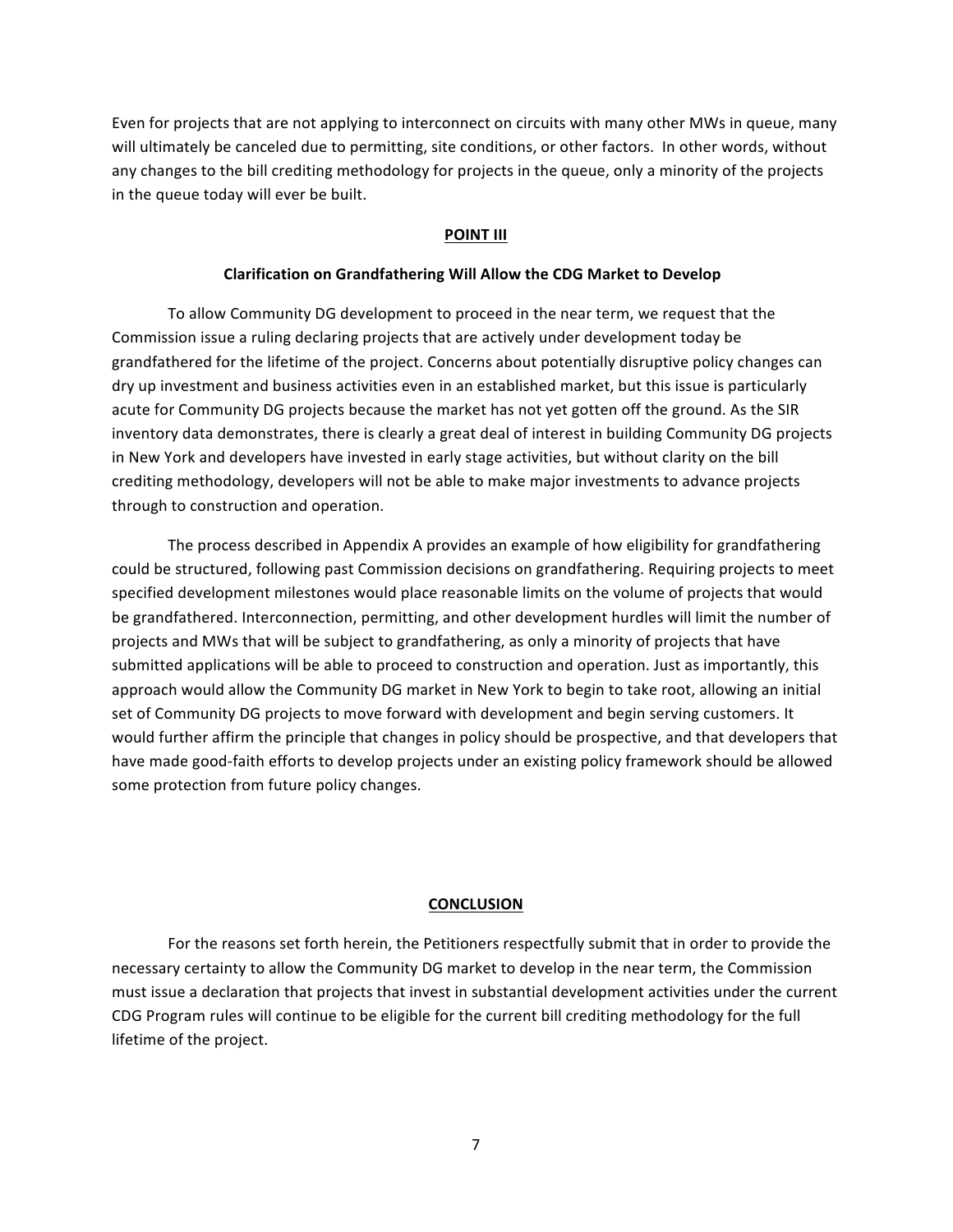Respectfully submitted,

Jeff Cramer Coalition for Community Solar Access

Carlo Lanza New York Solar Energy Industries Association

Karl Rabago Pace Energy and Climate Center

Sean Garren Vote Solar

Anne Reynolds Alliance for Clean Energy New York

Chris Neidl Solar One

Adam Flint Binghamton Regional Sustainability Coalition

Lisa Dix Sierra Club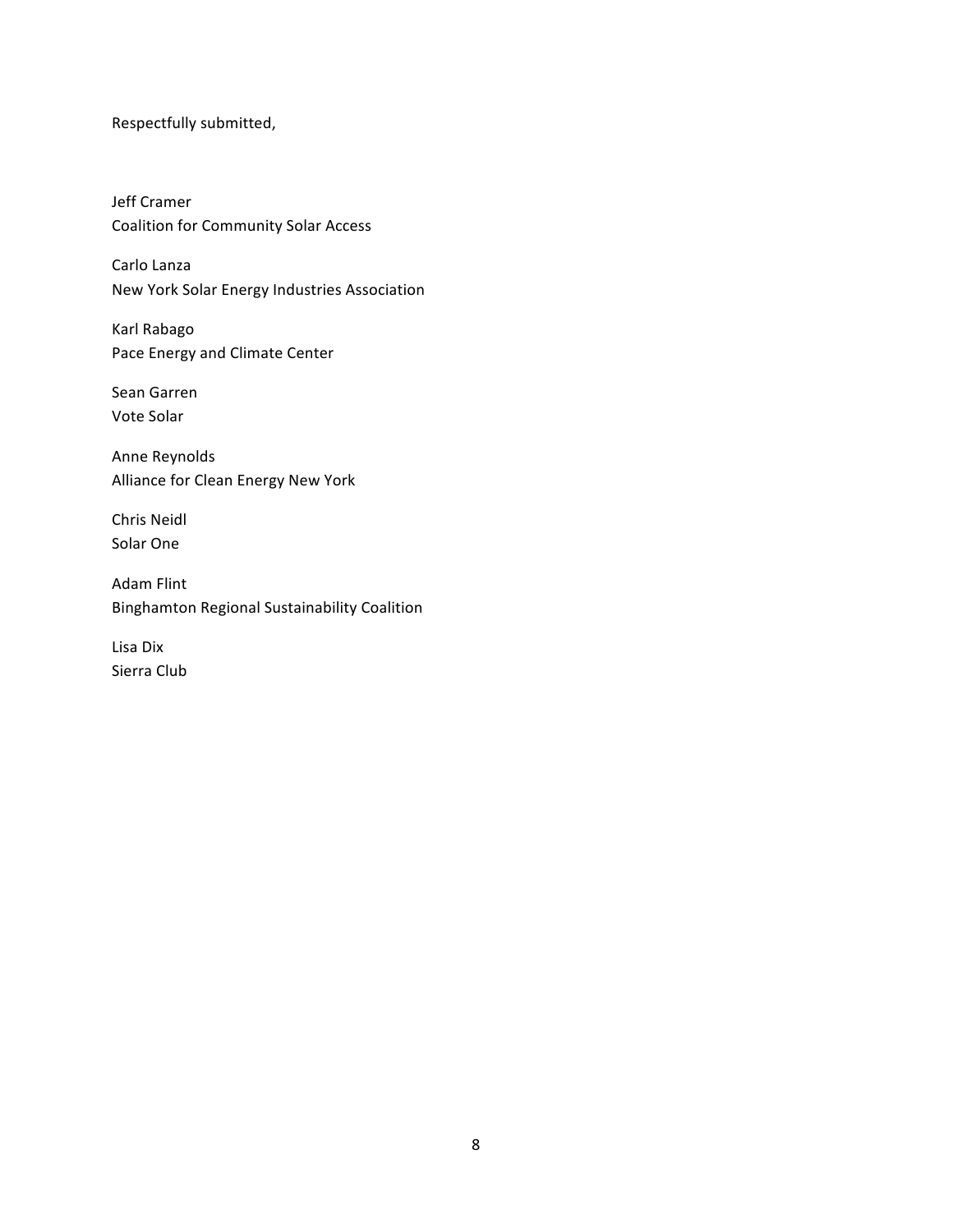# Appendix A: Example of Grandfathering Structure

The parties to this petition propose the following as an example of an approach to grandfathering for Community DG projects. We expect that decisions about grandfathering for projects not covered under this ruling would be made in other proceedings, and that the Commission would follow the same principle of protecting projects already under development from major policy changes. However, the scope of this petition is limited to projects under development today.

- **Defining Eligible Projects:** First, the Commission should define an initial set of projects that will be eligible for grandfathering under this ruling, based on the date on which projects submit interconnection applications. We propose that this date should be no more than one month following a Commission order on grandfathering or on a new bill crediting methodology for community solar projects. Following precedent from past Commission decisions on grandfathering, the period between the order and the cutoff date for submitting interconnection applications should be long enough for developers to complete and submit applications for projects already in development, but not long enough to begin the development process for entirely new projects.
- **Application Review:** Both new and existing applications in the SIR inventories should be reviewed for completeness. All projects should be required to provide evidence of site control (for example, a signed lease option or landowner consent form) and a single-line or three-line diagram of the specific project. If an application is missing any of these or other critical items, the developer should be provided the opportunity to provide missing items within 30 days. If the deficiencies are not cured at that point, the project should be deemed ineligible for grandfathering or removed from the SIR inventory entirely.
- **Development Milestones:** 
	- $\circ$  **Funding CESIR**: To secure eligibility for grandfathering under this ruling, projects that have already received a CESIR cost estimate should be required to pay to commence the CESIR within 30 days of the Commission order or within 30 days of receiving the CESIR cost estimate, whichever is later. This deadline should be extended in two circumstances:
		- **Multiple Projects in Queue:** In locations where multiple applications have been submitted for interconnection on the same circuit, this deadline would apply to the first project in line. A developer with a project that is not first in line on a circuit should have additional time to decide whether to fund a CESIR, so that the decision can be made based on whether the project(s) in front of it proceeds. If a developer chooses not to fund the CESIR at that time, the project would not be removed from the SIR inventory but would not be eligible for grandfathering under this ruling; in addition, any projects behind it in the queue that do commit to CESIRs would be able to proceed first.
		- **Solar Moratoria:** A limited extension of these deadlines should also be available in cases where some or all projects that have applied to interconnect on a given circuit are located in a town that a) has imposed a temporary moratorium on